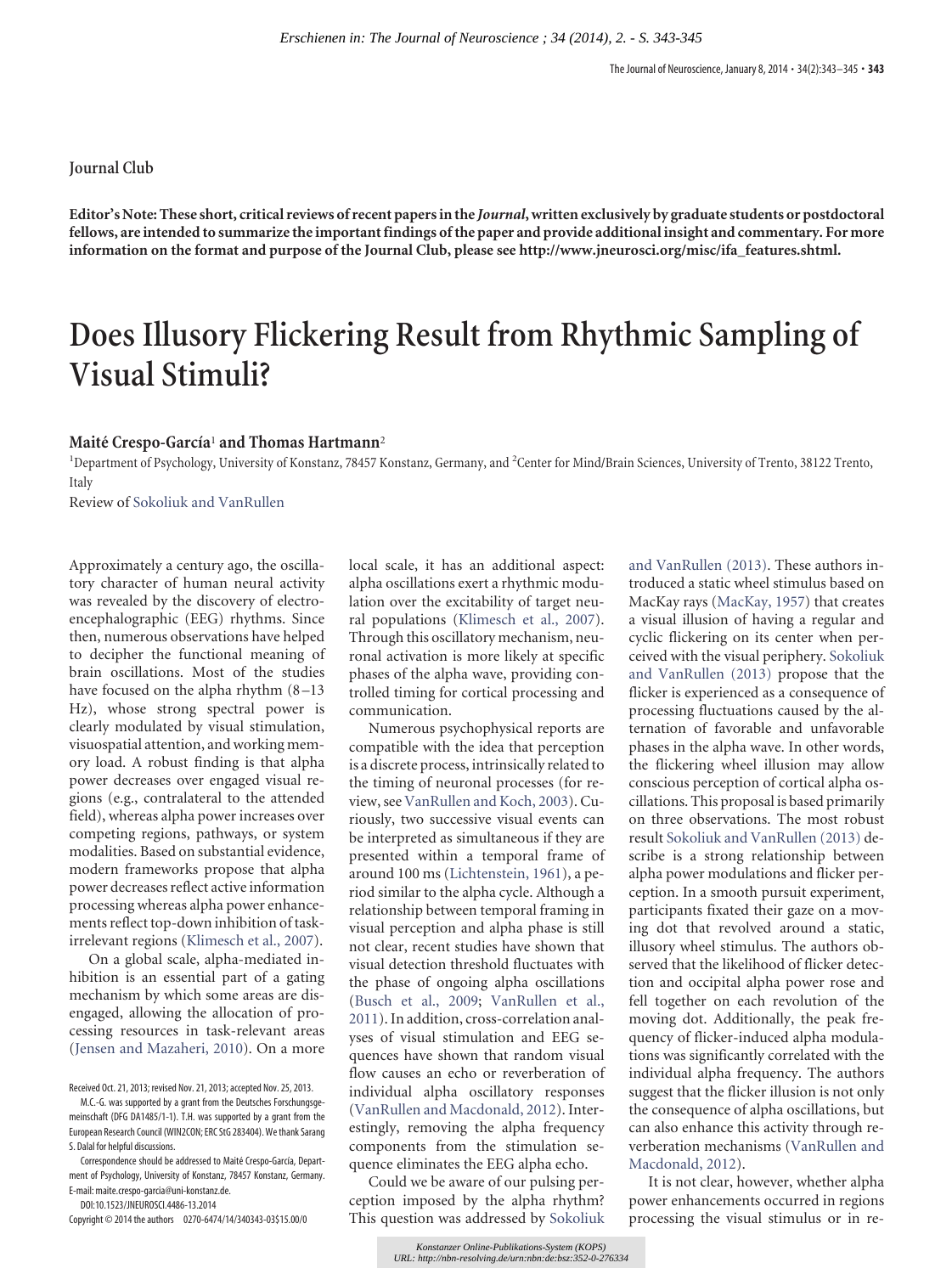gions processing the task-irrelevant space. Curiously, perceiving the illusory flicker was more likely when participants fixated their gaze in the upper left quadrant of the screen, while the wheel stimulus remained centered on the screen. Although the reason for such non-uniform perception is not discussed by the authors, it might be related to the right-lateralized distribution of occipital alpha power, also observed in the case of the control stimulus. Previous studies have demonstrated that alpha synchronization occurs over areas processing the unattended space in a retinotopically organized pattern [\(Rihs et](#page-2-8) [al., 2007\)](#page-2-8). It is reasonable to suppose that although participants fixated their gaze on the dot, their spatial attention was directed to the visual stimulus, an effect likely enhanced by the perception of the flicker they had to report. Therefore, during maximal flicker perception, covert attention may have actually been oriented toward an inferior right position. In accordance with [Rihs et al. \(2007\),](#page-2-8) the observed alpha power enhancements over right occipital sites are specific for this orientation of attention. Further analyses taking into account alpha power distributions at scalp or source level relative to gaze position would help to clarify this issue.

A psychophysical matching task provided further evidence of the relationship between alpha activity and the perception of the illusory flicker. Here, participants compared the illusory flickering with a reference stimulus that flickered artificially. The task consisted of regulating the frequency and intensity of the simulated flicker to make it match the illusory one. Interestingly, the average flicker frequency reported by the participants was in the alpha frequency band, around 9 Hz. However, the total range of perceived frequencies was rather wide, from very low frequencies ( $\sim$ 2 Hz) to higher frequencies normally associated with the beta band (20 Hz). Although [Sokoliuk and VanRul](#page-2-6)[len \(2013\)](#page-2-6) attributed this variability to an inherent difficulty in perceiving temporal frequency with peripheral vision, other interpretations are also possible. As can be observed in the distribution of estimated frequencies [\(Sokoliuk and VanRullen,](#page-2-6) [2013,](#page-2-6) their Fig. 2*D*), additional local maxima are evident at  ${\sim}5, {\sim}15,$  and possibly also at  $\sim$ 20 Hz. This distribution might suggest that participants were able to perceive not only the main flicker frequency, but also their harmonics, perhaps due to entrainment of underlying neuronal oscillators [\(Rager and Singer, 1998\)](#page-2-9). Also, a

purely behavioral response bias toward the fundamental and harmonic frequencies could explain the data. Therefore, the principal effect may actually have been represented by the  $\sim$ 5 Hz response. Supporting this possibility, a recent study has shown that covert selective attention samples two simultaneous visual locations with antiphasic 4 Hz rhythms [\(Landau](#page-2-10) [and Fries, 2012\)](#page-2-10). In that study, the authors propose that there is an attentional sampling process following an ongoing endogenous rhythm of  $\sim$ 8 Hz. This means that each spatial location is sampled every 125 ms, which could reconcile with the hypothesis of the visual temporal frame. In addition, it leaves open the question of whether the perceived flicker frequencies reported by [Sokoliuk and VanRullen](#page-2-6) [\(2013\)](#page-2-6) could be the result of a cortical mechanism based on theta  $(4-8$  Hz) rather than alpha oscillations. Regardless of which specific rhythm is determining the flickering perception, the results are compatible with a phase-amplitude coupling mechanism by which the phase of slower oscillations governs attentional sampling through synchronization of gamma-band (40 –100 Hz) networks involved with visual perception [\(Fries,](#page-1-1) [2009\)](#page-1-1). However, the broad range of frequencies reported by the participants in the study by [Sokoliuk and VanRullen](#page-2-6) [\(2013\)](#page-2-6) casts a reasonable doubt on whether there is indeed a relationship between the perceived flickering frequency and alpha oscillations. To provide a stronger link between the phenomena, it would be helpful to demonstrate a strong correlation between reported flicker frequencies and individual alpha frequencies during maximal flicker perception.

[Lastly, Sokoliuk and VanRullen \(2013\)](#page-2-6) tested whether the visual flickering illusion could be partly generated by eye movements. They addressed this question in two ways. First, they reanalyzed data from the smooth pursuit experiment after discarding time points with eye movements larger than 3°. Results were identical: the likelihood of perceiving the flicker was higher when alpha power increased. This approach does not fully eliminate the possibility that smaller eye movements such as tremors or microsaccades could contribute to the perception (or enhancement) of the visual illusion [\(Troncoso et](#page-2-11) [al., 2008\)](#page-2-11). However, in a further experiment, [Sokoliuk and VanRullen \(2013\)](#page-2-6) demonstrated that the illusory flickering was also perceived in the afterimage. Therefore, small eye movements were not necessary to explain the illusory flicker, at least after its generation. Rather, it could

depend on changes in the neural representations of motion processing circuitry that might be modulated by the alpha rhythm. The wheel illusion shares similar visual properties with other motion illusions (recently summarized in [Ito, 2012\)](#page-2-12): 1) it presents a radial pattern, 2) the flicker is better perceived with peripheral vision and enhanced by eye movements, and 3) contrast (Backus and Oruç, 2005) or spatial frequency (number of spokes of the wheel) strongly determine the illusory character of the stimulus [\(Sokoliuk and](#page-2-6) [VanRullen, 2013\)](#page-2-6). These similarities suggest that the flickering wheel illusion could affect neural substrates dedicated to the interpretation of motion signals, as happens with several motion illusions. For example, an illusory phenomenon called the motion aftereffect occurs when changing the gaze to a stationary scene after looking at a moving stimulus for an extended period of time. Although the physiological bases of the motion after effect are not completely understood, the evidence points to the adaptation of motion-sensitive neurons in different areas of the visual cortex, where the human motion area  $MT+/V5$  plays a special role [\(Hogendoorn and Verstraten, 2013\)](#page-1-3). Whether slower oscillations synchronize the response of motion-sensitive neurons, potentially resulting in a flicker perception, would be an interesting question to analyze in future studies.

To conclude, the work of [Sokoliuk and](#page-2-6) [VanRullen \(2013\)](#page-2-6) revives the fascinating question about the lack of continuity in our vision, providing compelling evidence in support of a rhythmic sampling of visual perception. Further research should be carried out to firmly establish whether it is the cycle of alpha or perhaps another low-frequency oscillation that determines the illusory flicker for their stimulus. Finally, to fully characterize the oscillatory nature of perception, we must better understand the neural substrates that maintain this effect in the afterimage.

## <span id="page-1-2"></span>**References**

- Backus BT, Oruç I (2005) Illusory motion from change over time in the response to contrast and luminance. J Vis 5:1055–1069. [CrossRef](http://dx.doi.org/10.1167/5.8.1055) [Medline](http://www.ncbi.nlm.nih.gov/pubmed/16441202)
- <span id="page-1-0"></span>Busch NA, Dubois J, VanRullen R (2009) The phase of ongoing EEG oscillations predicts visual perception. J Neurosci 29:7869 –7876. [CrossRef](http://dx.doi.org/10.1523/JNEUROSCI.0113-09.2009) [Medline](http://www.ncbi.nlm.nih.gov/pubmed/19535598)
- <span id="page-1-1"></span>Fries P (2009) Neuronal gamma-band synchronization as a fundamental process in cortical computation. Annu Rev Neurosci 32:209 – 224. [CrossRef](http://dx.doi.org/10.1146/annurev.neuro.051508.135603) [Medline](http://www.ncbi.nlm.nih.gov/pubmed/19400723)

<span id="page-1-3"></span>Hogendoorn H, Verstraten FA (2013) Decoding